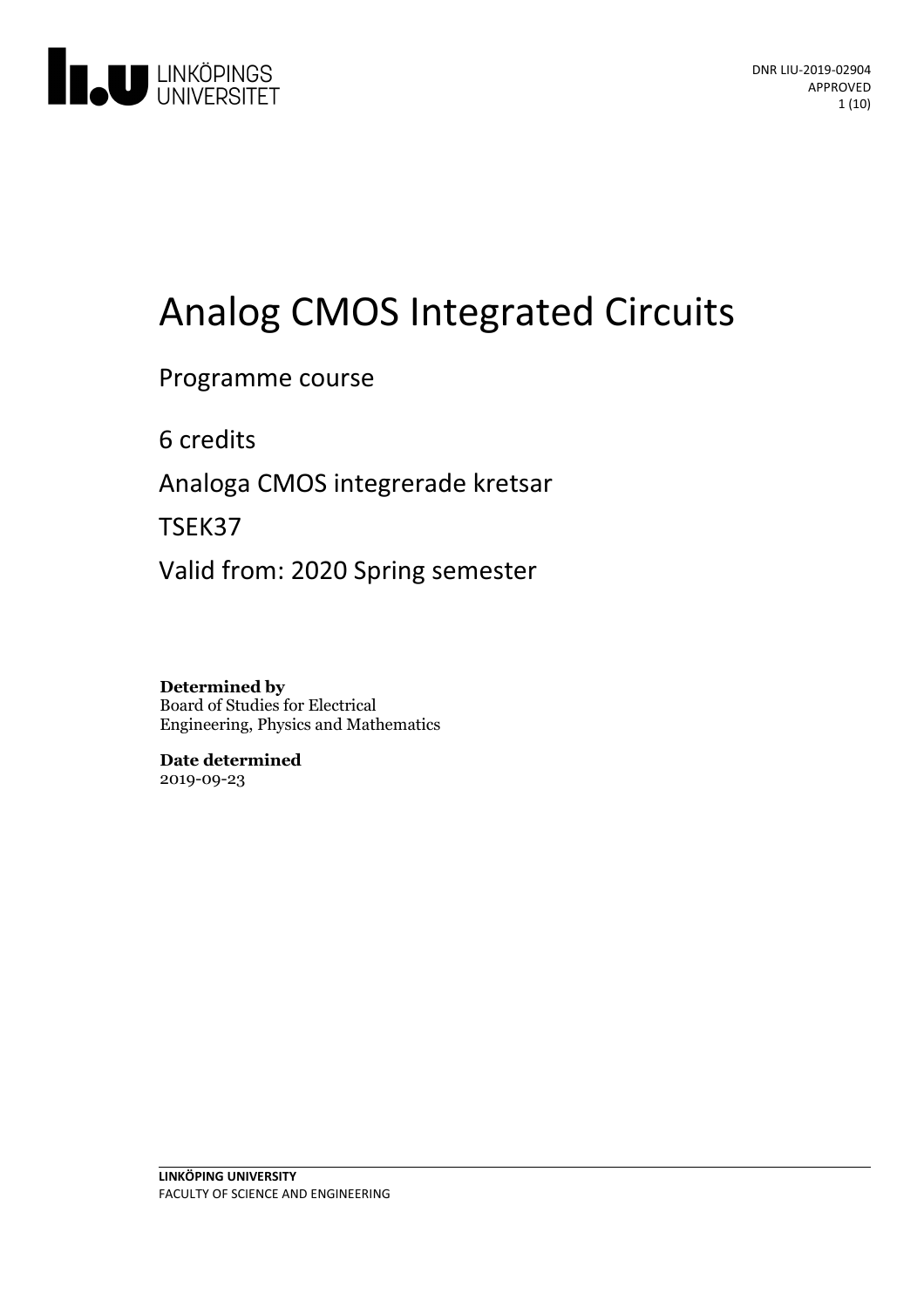# Main field of study

Electrical Engineering

Course level

Second cycle

### Advancement level

A1X

## Course offered for

- Master's Programme in Electronics Engineering
- Computer Science and Engineering, M Sc in Engineering
- $\bullet$  Information Technology, M Sc in Engineering
- Applied Physics and Electrical Engineering International, M Sc in Engineering
- Applied Physics and Electrical Engineering, M Sc in Engineering

# Entry requirements

Note: Admission requirements for non-programme students usually also include admission requirements for the programme and threshold requirements for progression within the programme, or corresponding.

# Prerequisites

Digital Integrated Circuits

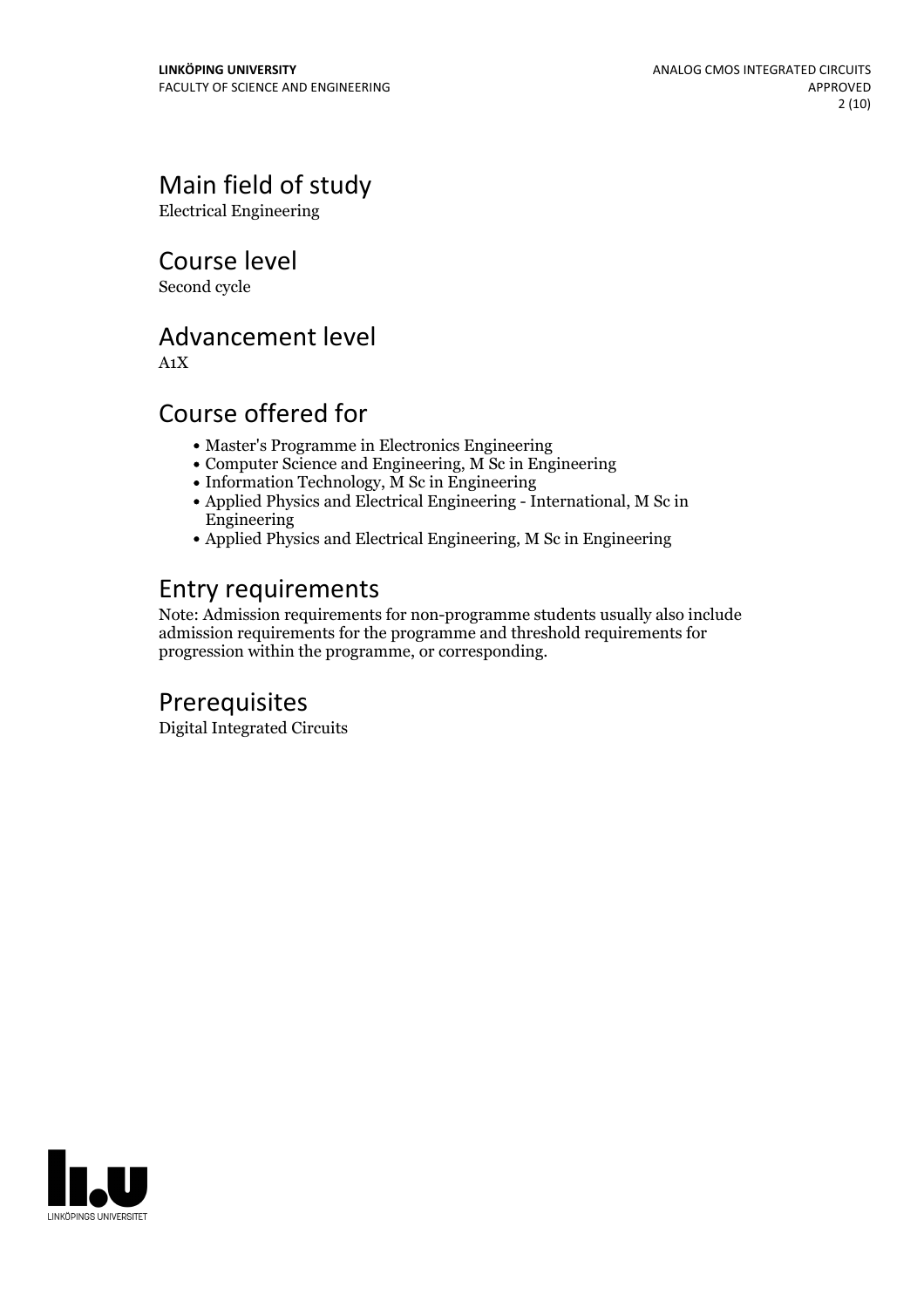# Intended learning outcomes

This course is intended to give knowledge and experience in design of analog integrated circuits for system-on-chip in nano-scale CMOS technologies. In addition, the course gives a detailed introduction to interconnect design aswell as circuit techniques for on-chip timing, synchronization, and clock generation. After the course, students should have the following knowledge and skills:

- 
- Understand CMOS circuit design challenges and possibilities. Be able to make small and large signal models for analysis of analog integrated circuits.<br>• Have indebt knowledge and skill in analysis, design, and evaluation of
- analog integrated circuits such as amplifiers and other versatile analog building blocks.<br>• Have skill and experience in using professional circuit simulators for design
- and evaluation of integrated circuits in presence of noise as well as process,<br>voltage, and temperature variations.<br>• Understand on/off-chip interconnect modeling and design.<br>• Understand on-chip clock generation and clock
- 
- and related circuits such as: oscillators, phase-locked-loops, and delaylocked-loops.

### Course content

The course will focus on the following topics:

- 
- Small and large signal models for analysis of analog integrated circuits. Design, analysis, and evaluation of analog CMOS integrated circuits. As <sup>a</sup> voltage controlled oscillators, and other versatile circuit building blocks will be studied. The circuit analyses will take into account non-ideal effects such as noise and variations in process parameters, supply voltages, and
- operating temperature.<br>• Use of professional circuit simulators for design, analysis, and evaluation of integrated circuits.<br>• Modeling and design of interconnects. Particularly, studies on transmission
- 
- Ilines for high-speed on-chip and off-chip communications.<br>
 On-chip timing and synchronization techniques, including studies on clock-<br>
and data-recovery circuits and systems such as phase- and delay-lockedloops.

# Teaching and working methods

This course comprises lectures, tutorials, and laboratory exercises. The tutorials support the course by detailed analysis of some problem examples, and the laboratory exercises allows students to learn circuit design, simulations, and evaluation techniques utilizing professional CAD toolsand standard CMOS process technology models and parameters.

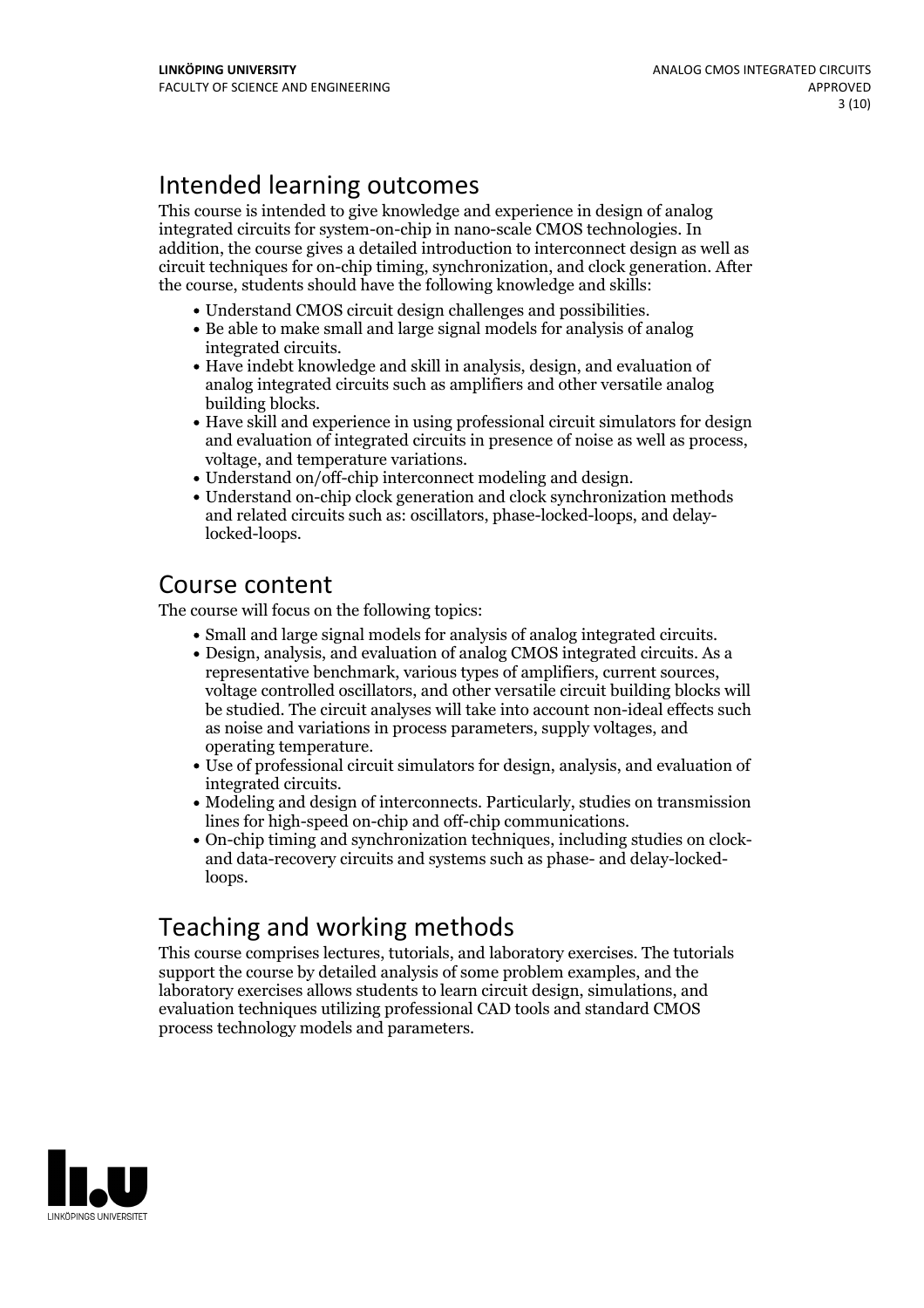### Examination

| LAB1 | Laboratory work     | 2 credits | U.G        |
|------|---------------------|-----------|------------|
| TEN1 | Written examination | 4 credits | U, 3, 4, 5 |

### Grades

Four-grade scale, LiU, U, 3, 4, 5

## Other information

Supplementary courses: VLSI Design Project

### **About teaching and examination language**

The teaching language is presented in the Overview tab for each course. The examination language relates to the teaching language as follows:

- If teaching language is Swedish, the course as a whole or in large parts, is taught in Swedish. Please note that although teaching language is Swedish, parts of the course could be given in English. Examination language is Swedish.<br>• If teaching language is Swedish/English, the course as a whole will be
- taught in English if students without prior knowledge of the Swedish language participate. Examination language is Swedish or English
- (depending on teaching language).<br>• If teaching language is English, the course as a whole is taught in English.<br>Examination language is English.

### **Other**

The course is conducted in a manner where both men's and women's

experience and knowledge are made visible and developed. The planning and implementation of <sup>a</sup> course should correspond to the course syllabus. The course evaluation should therefore be conducted with the course syllabus as a starting point.

### Department

Institutionen för systemteknik

# Director of Studies or equivalent

Mikael Olofsson

Examiner Alireza Saberkari

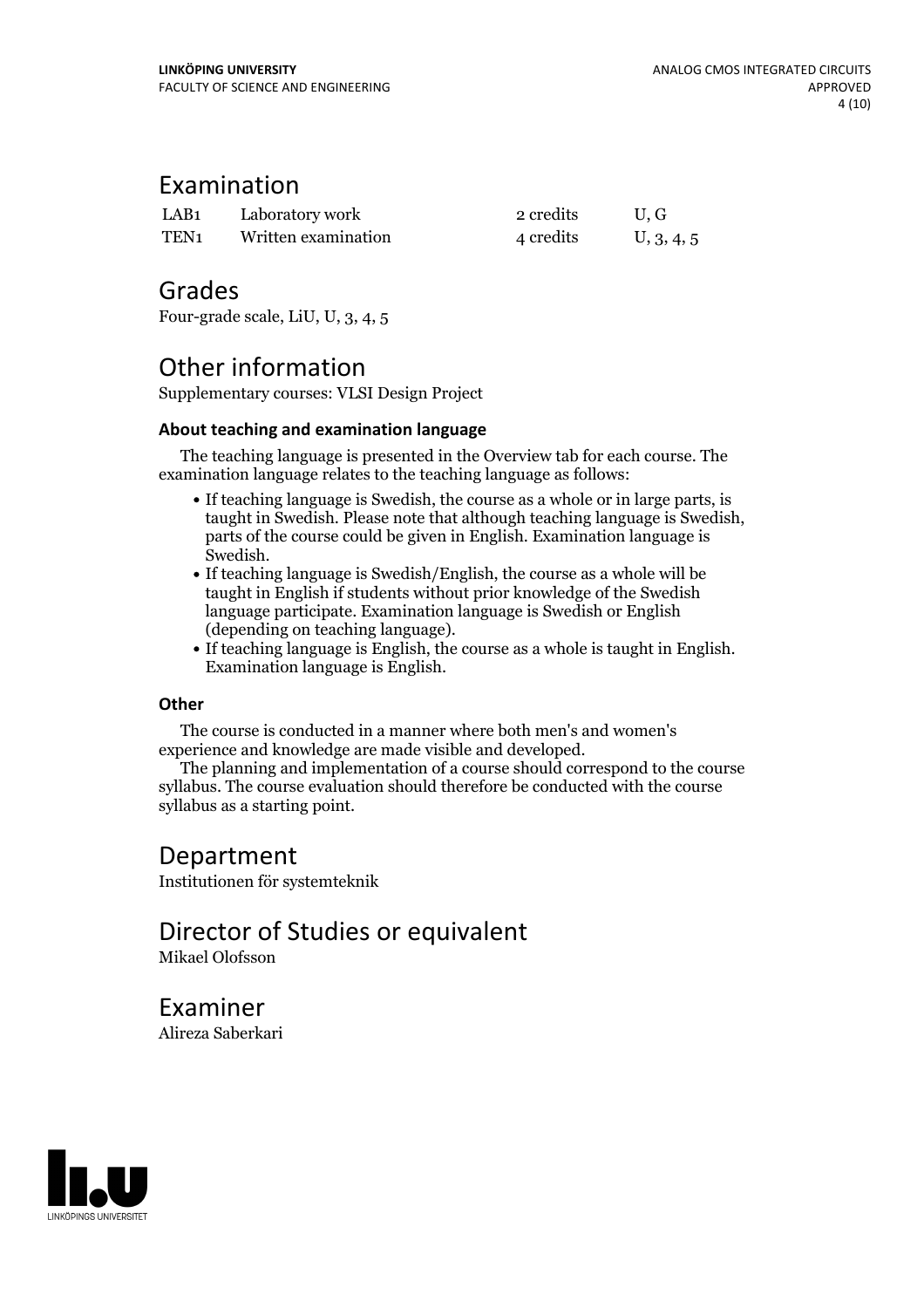# Course website and other links

<http://www.isy.liu.se/en/edu/kurs/TSEK37/>

### Education components

Preliminary scheduled hours: 54 h Recommended self-study hours: 106 h

# Course literature

### **Books**

Behzad Razavi, *Design of Analog CMOS Integrated Circuits* 1 ISBN: 0-07-238032-2 McGraw-Hill Higher Education Jan M. Rabaey, Anantha Chandrakasan, Borivoje Nikolic, *Digital Integrated Circuits* 2 ISBN: 0-13-120764-4 Prentice Hall (International edition)

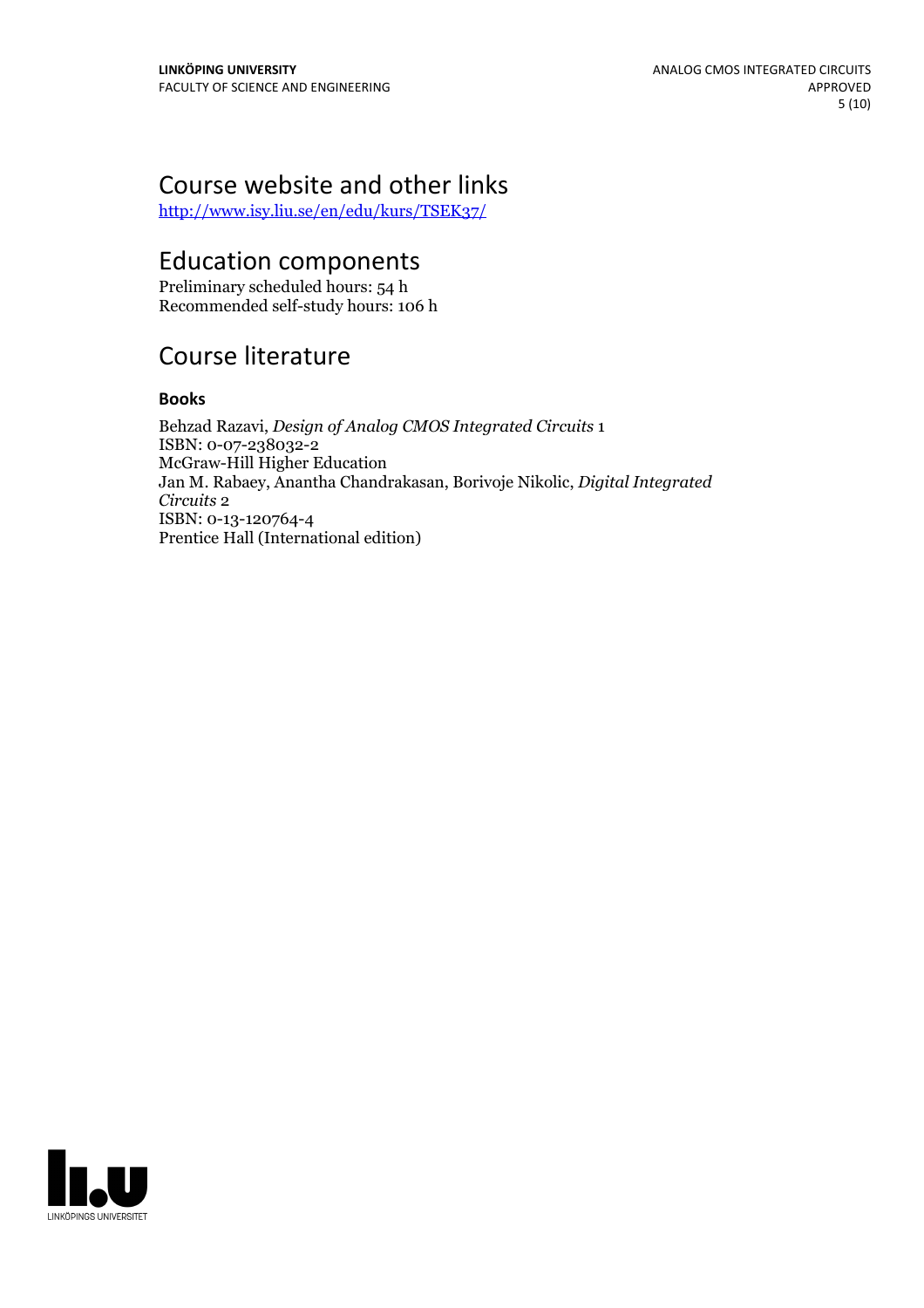# **Common rules**

### **Course syllabus**

A syllabus must be established for each course. The syllabus specifies the aim and contents of the course, and the prior knowledge that a student must have in order to be able to benefit from the course.

### **Timetabling**

Courses are timetabled after a decision has been made for this course concerning its assignment to a timetable module.

### **Interrupting a course**

The vice-chancellor's decision concerning regulations for registration, deregistration and reporting results (Dnr LiU-2015-01241) states that interruptions in study are to be recorded in Ladok. Thus, all students who do not participate in a course for which they have registered must record the interruption, such that the registration on the course can be removed. Deregistration from <sup>a</sup> course is carried outusing <sup>a</sup> web-based form: https://www.lith.liu.se/for-studenter/kurskomplettering?l=en.

### **Cancelled courses**

Courses with few participants (fewer than 10) may be cancelled or organised in a manner that differs from that stated in the course syllabus. The Dean is to deliberate and decide whether a course is to be cancelled or changed from the course syllabus.

### **Guidelines relatingto examinations and examiners**

For details, see Guidelines for education and examination for first-cycle and second-cycle education at Linköping University, http://styrdokument.liu.se/Regelsamling/VisaBeslut/917592.

An examiner must be employed as a teacher at LiU according to the LiU Regulations for Appointments

(https://styrdokument.liu.se/Regelsamling/VisaBeslut/622784). For courses in second-cycle, the following teachers can be appointed as examiner: Professor (including Adjunct and Visiting Professor), Associate Professor (including Adjunct), Senior Lecturer (including Adjunct and Visiting Senior Lecturer), Research Fellow, or Postdoc. For courses in first-cycle, Assistant Lecturer (including Adjunct and Visiting Assistant Lecturer) can also be appointed as examiner in addition to those listed for second-cycle courses. In exceptional cases, a Part-time Lecturer can also be appointed as an examiner at both first- and second cycle, see Delegation of authority for the Board of Faculty of Science and Engineering.

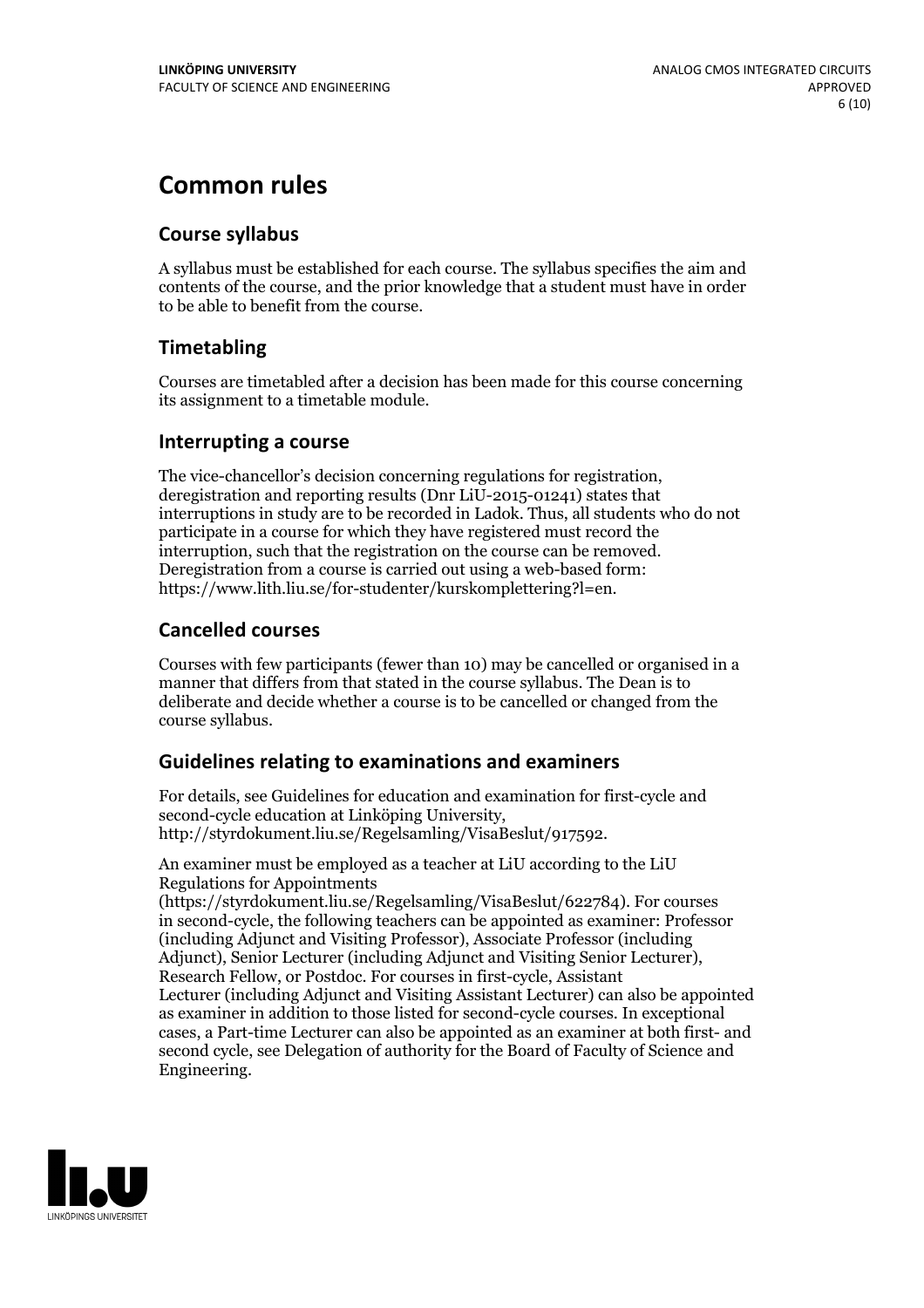### **Forms of examination**

#### **Examination**

Written and oral examinations are held at least three times a year: once immediately after the end of the course, once in August, and once (usually) in one of the re-examination periods. Examinations held at other times are to follow a decision of the board of studies.

Principles for examination scheduling for courses that follow the study periods:

- courses given in VT1 are examined for the first time in March, with re-examination in June and August
- courses given in VT2 are examined for the first time in May, with re-examination in August and October
- courses given in HT1 are examined for the first time in October, with re-examination in January and August
- courses given in HT2 are examined for the first time in January, with re-examination in March and in August.

The examination schedule is based on the structure of timetable modules, but there may be deviations from this, mainly in the case of courses that are studied and examined for several programmes and in lower grades (i.e. 1 and 2).

Examinations for courses that the board of studies has decided are to be held in alternate years are held three times during the school year in which the course is given according to the principles stated above.

Examinations for courses that are cancelled orrescheduled such that they are not given in one or several years are held three times during the year that immediately follows the course, with examination scheduling that corresponds to the scheduling that was in force before the course was cancelled or rescheduled.

When a course is given for the last time, the regular examination and two re-<br>examinations will be offered. Thereafter, examinations are phased out by offering three examinations during the following academic year at the same times as the examinations in any substitute course. If there is no substitute course, three examinations will be offered during re-examination periods during the following academic year. Other examination times are decided by the board of studies. In all cases above, the examination is also offered one more time during the academic year after the following, unless the board of studies decides otherwise.

If a course is given during several periods of the year (for programmes, or on different occasions for different programmes) the board or boards of studies determine together the scheduling and frequency of re-examination occasions.

#### **Registration for examination**

In order to take an examination, a student must register in advance at the Student Portal during the registration period, which opens 30 days before the date of the examination and closes 10 days before it. Candidates are informed of the location of the examination by email, four days in advance. Students who have not

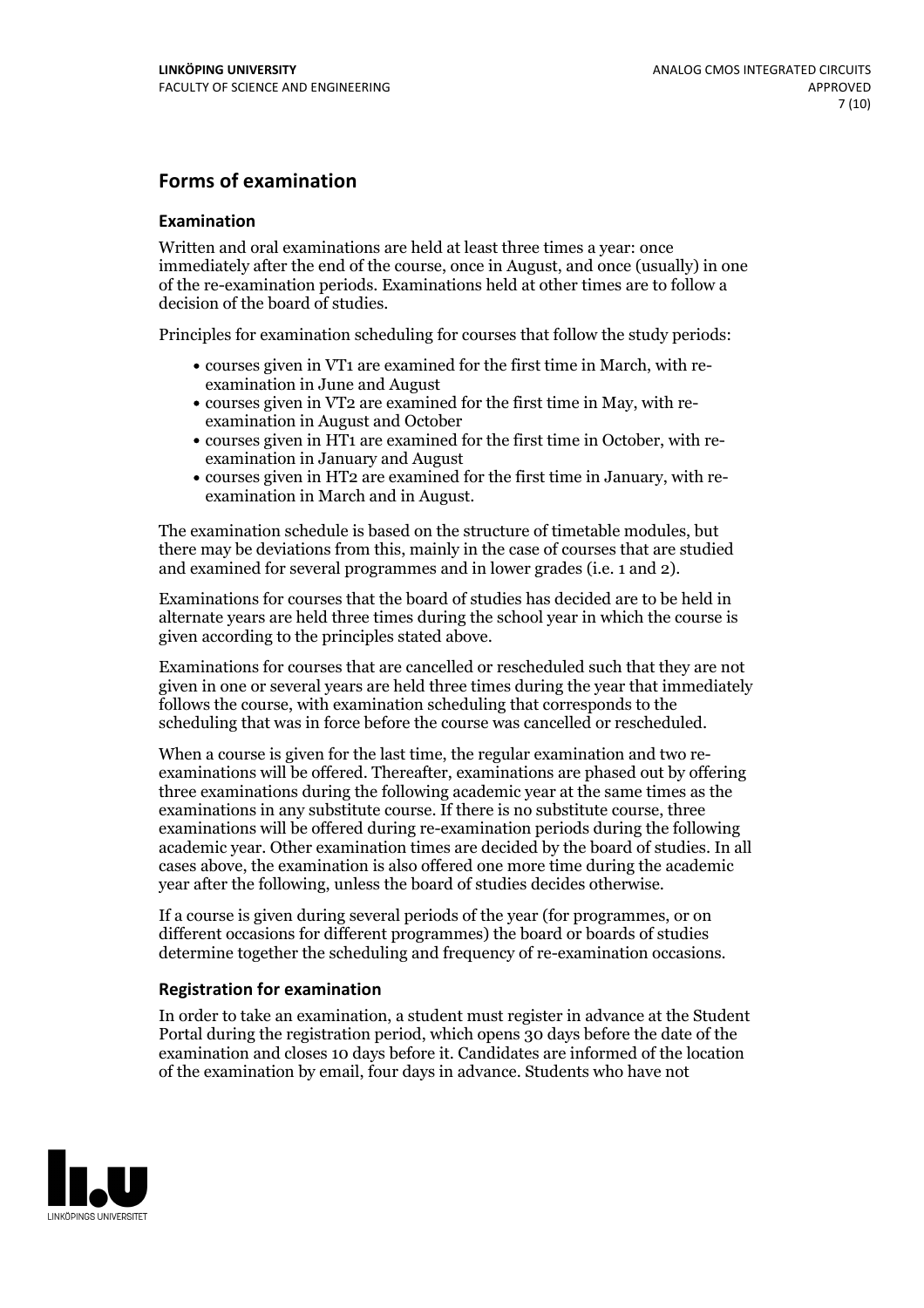registered for an examination run the risk of being refused admittance to the examination, if space is not available.

Symbols used in the examination registration system:

\*\* denotes that the examination is being given for the penultimate time.

\* denotes that the examination is being given for the last time.

#### **Code of conduct for students during examinations**

Details are given in a decision in the university's rule book: http://styrdokument.liu.se/Regelsamling/VisaBeslut/622682.

#### **Retakes for higher grade**

Students at the Institute of Technology at LiU have the right to retake written examinations and computer-based examinations in an attempt to achieve a higher grade. This is valid for all examination components with code "TEN" and "DAT". The same right may not be exercised for other examination components, unless otherwise specified in the course syllabus.

A retake is not possible on courses that are included in an issued degree diploma.

#### **Retakes of other forms of examination**

Regulations concerning retakes of other forms of examination than written examinations and computer-based examinations are given in the LiU guidelines

http://styrdokument.liu.se/Regelsamling/VisaBeslut/917592.

#### **Plagiarism**

For examinations that involve the writing of reports, in cases in which it can be assumed that the student has had access to other sources (such as during project work, writing essays, etc.), the material submitted must be prepared in accordance with principles for acceptable practice when referring to sources (references or quotations for which the source is specified) when the text, images, ideas, data,  $\vec{e}$  etc. of other people are used. It is also to be made clear whether the author has reused his or her own text, images, ideas, data, etc. from previous examinations, such as degree projects, project reports, etc. (this is sometimes known as "self- plagiarism").

A failure to specify such sources may be regarded as attempted deception during examination.

#### **Attempts to cheat**

In the event of <sup>a</sup> suspected attempt by <sup>a</sup> student to cheat during an examination, or when study performance is to be assessed as specified in Chapter <sup>10</sup> of the Higher Education Ordinance, the examiner is to report this to the disciplinary board of the university. Possible consequences for the student are suspension from study and a formal warning. More information is available at https://www.student.liu.se/studenttjanster/lagar-regler-rattigheter?l=en.

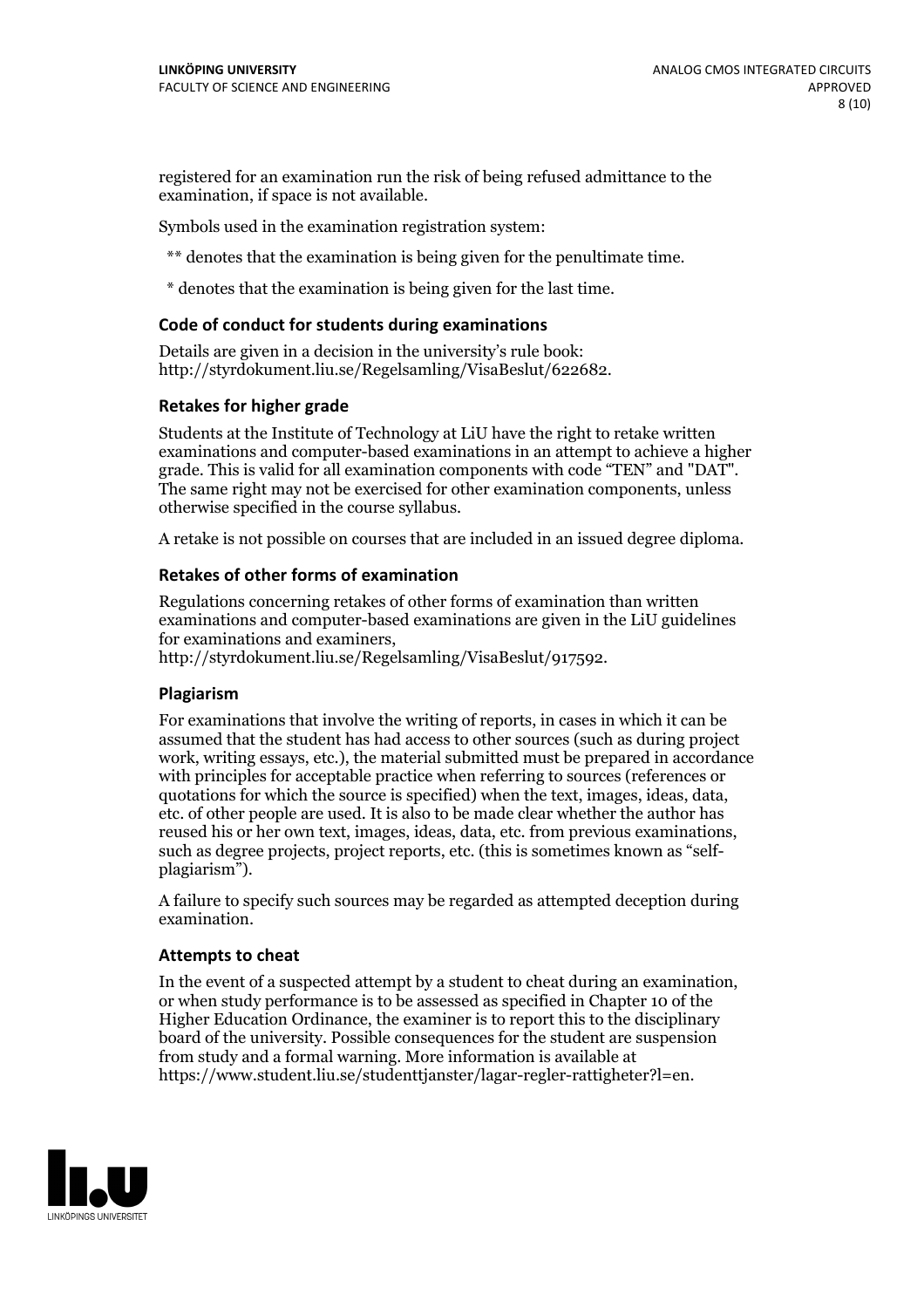### **Grades**

The grades that are preferably to be used are Fail (U), Pass (3), Pass not without distinction  $(4)$  and Pass with distinction  $(5)$ .

- 1. Grades U, 3, 4, 5 are to be awarded for courses that have written
- examinations. 2. Grades Fail (U) and Pass (G) may be awarded for courses with <sup>a</sup> large degree of practical components such as laboratory work, project work and group work. 3. Grades Fail (U) and Pass (G) are to be used for degree projects and other
- independent work.

#### **Examination components**

- 
- 1. Grades U, 3, 4, <sup>5</sup> are to be awarded for written examinations (TEN). 2. Examination components for which the grades Fail (U) and Pass (G) may be awarded are laboratory work (LAB), project work (PRA), preparatory written examination (KTR), oral examination (MUN), computer-based
- examination (DAT), home assignment (HEM), and assignment (UPG). 3. Students receive grades either Fail (U) or Pass (G) for other examination components in which the examination criteria are satisfied principally through active attendance such as other examination (ANN), tutorial group
- (BAS) or examination item (MOM). 4. Grades Fail (U) and Pass (G) are to be used for the examination components Opposition (OPPO) and Attendance at thesis presentation (AUSK) (i.e. part of the degree project).

For mandatory components, the following applies: If special circumstances prevail, and if it is possible with consideration of the nature of the compulsory component, the examiner may decide to replace the compulsory component with another equivalent component. (In accordance with the LiU Guidelines for education and examination for first-cycle and second-cycle education at Linköping University, http://styrdokument.liu.se/Regelsamling/VisaBeslut/917592).

For written examinations, the following applies: If the LiU coordinator for students with disabilities has granted a student the right to an adapted examination for a written examination in an examination hall, the student has the right to it. If the coordinator has instead recommended for the student an adapted examination or alternative form of examination, the examiner may grant this if the examiner assesses that it is possible, based on consideration of the course objectives. (In accordance with the LiU Guidelines for education and examination for first-cycle and second-cycle education at Linköping University, http://styrdokument.liu.se/Regelsamling/VisaBeslut/917592).

The examination results for a student are reported at the relevant department.

### **Regulations (applyto LiU in its entirety)**

The university is a government agency whose operations are regulated by